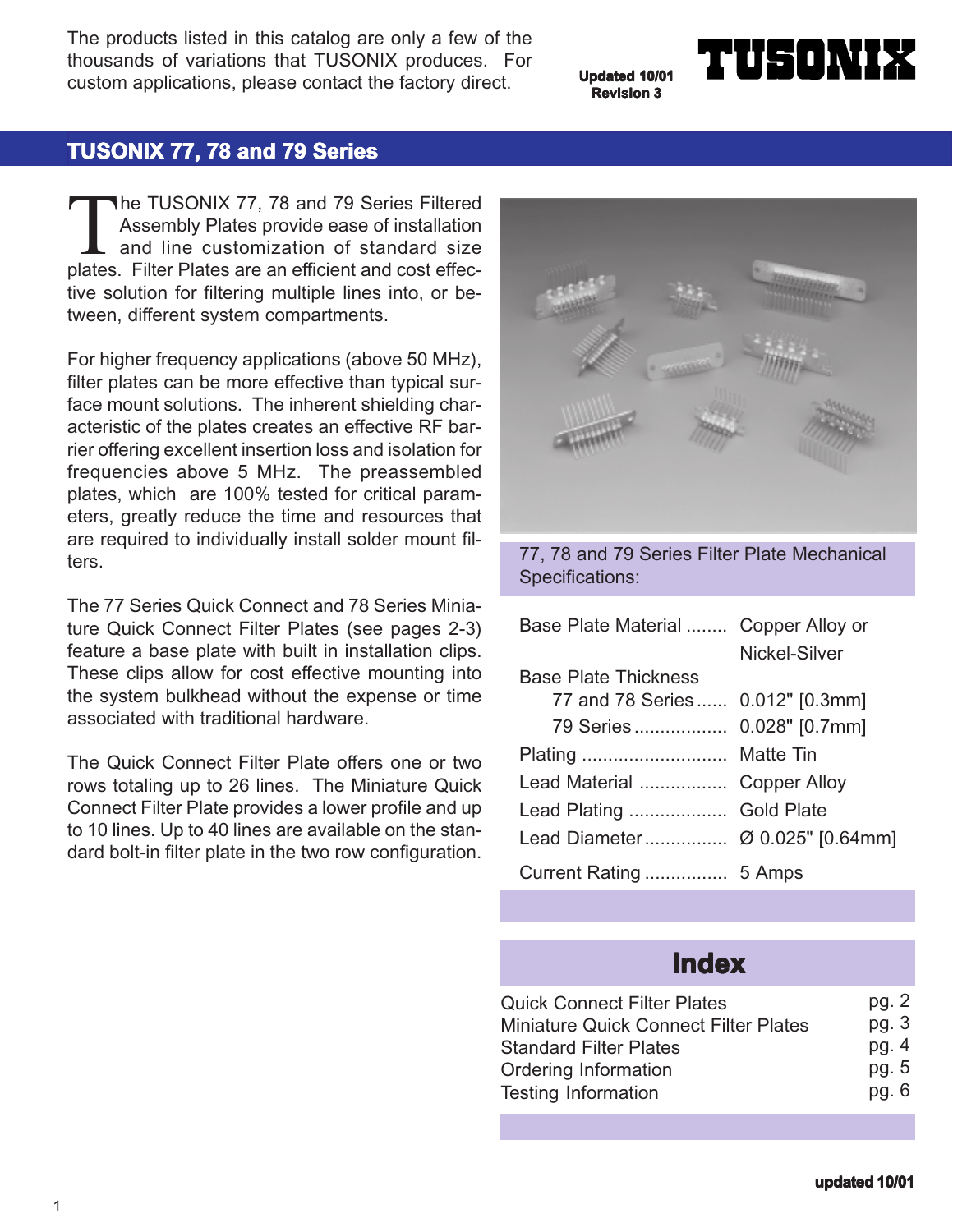# d i Sonvit

7741 North Business Park Drive Tucson, Arizona 85743 Ph: 520-744-0400 Fax: 520-744-6155 Web site: www.tusonix.com E-mail: sales@tusonix.com

## **Quick Connect Filter Plates**





## **Plate Style 77**



1.837 [46.66]

1.535 [38.99]

| [0.00]<br>0.000<br>0.496<br>1<br>[2.54]<br>2<br>0.100<br>No. 0<br>0.496<br>3<br>$[5.08]$<br>0.200<br>0.396<br>[7.62]<br>4<br>0.300<br>0.396<br>1.092<br>[10.16]<br>5<br>0.400<br>0.296<br>[27.74]<br>[12.70]<br>6<br>0.500<br>0.296<br>$\overline{1}$<br>[0.00]<br>0.000<br>0.906<br>$[2.54]$<br>$\overline{2}$<br>0.100<br>0.806<br>3<br>[5.08]<br>0.200<br>0.806 | <b>Plate</b><br>length<br>(A) | No. of<br><b>filtered lines</b><br>per row | B | C       |
|--------------------------------------------------------------------------------------------------------------------------------------------------------------------------------------------------------------------------------------------------------------------------------------------------------------------------------------------------------------------|-------------------------------|--------------------------------------------|---|---------|
|                                                                                                                                                                                                                                                                                                                                                                    |                               |                                            |   | [12.60] |
|                                                                                                                                                                                                                                                                                                                                                                    |                               |                                            |   | [12.60] |
|                                                                                                                                                                                                                                                                                                                                                                    |                               |                                            |   | [10.06] |
|                                                                                                                                                                                                                                                                                                                                                                    |                               |                                            |   | [10.06] |
|                                                                                                                                                                                                                                                                                                                                                                    |                               |                                            |   | [7.52]  |
|                                                                                                                                                                                                                                                                                                                                                                    |                               |                                            |   | [7.52]  |
|                                                                                                                                                                                                                                                                                                                                                                    |                               |                                            |   | [23.01] |
|                                                                                                                                                                                                                                                                                                                                                                    |                               |                                            |   | [20.47] |
|                                                                                                                                                                                                                                                                                                                                                                    |                               |                                            |   | [20.47] |
| $[7.62]$<br>4<br>0.300<br>0.706                                                                                                                                                                                                                                                                                                                                    |                               |                                            |   | [17.93] |
| [10.16]<br>5<br>0.400<br>No. 1<br>0.706                                                                                                                                                                                                                                                                                                                            |                               |                                            |   | [17.93] |
| [12.70]<br>6<br>0.500<br>0.606                                                                                                                                                                                                                                                                                                                                     |                               |                                            |   | [15.39] |
| [15.24]<br>7<br>0.600<br>1.812<br>0.606                                                                                                                                                                                                                                                                                                                            |                               |                                            |   | [15.39] |
| [17.78]<br>8<br>0.700<br>0.506<br>[46.02]                                                                                                                                                                                                                                                                                                                          |                               |                                            |   | [12.85] |
| 9<br>[20.32]<br>0.800<br>0.506                                                                                                                                                                                                                                                                                                                                     |                               |                                            |   | [12.85] |
| [22.86]<br>10<br>0.900<br>0.406                                                                                                                                                                                                                                                                                                                                    |                               |                                            |   | [10.31] |
| [25.40]<br>11<br>1.000<br>0.406                                                                                                                                                                                                                                                                                                                                    |                               |                                            |   | [10.31] |
| [27.94]<br>12<br>1.100<br>0.306                                                                                                                                                                                                                                                                                                                                    |                               |                                            |   | [1.77]  |
| [30.48]<br>13<br>1.200<br>0.306                                                                                                                                                                                                                                                                                                                                    |                               |                                            |   | [1.77]  |

# **Mounting Configuration**

1.812 [46.02]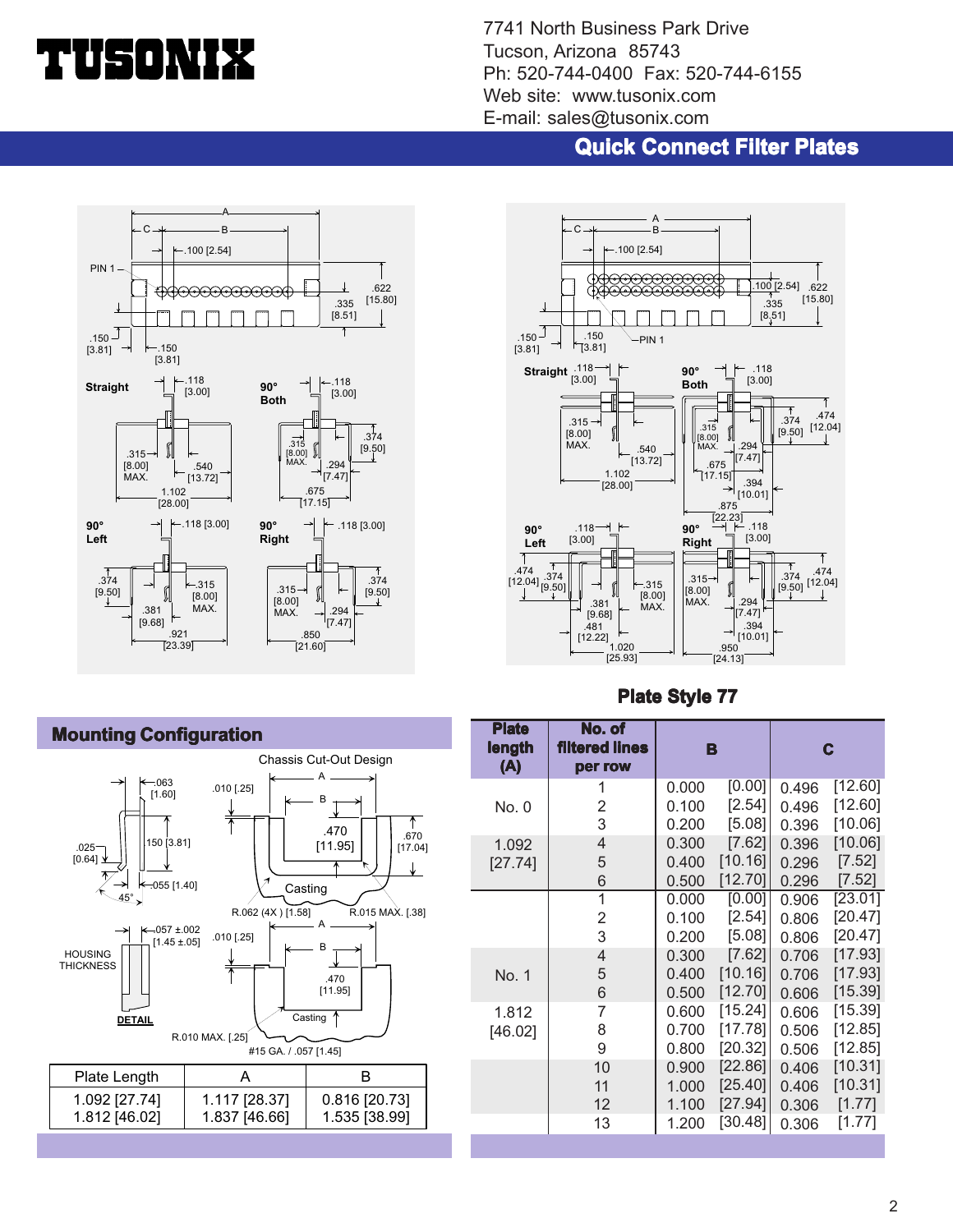The products listed in this catalog are only a few of the thousands of variations that TUSONIX produces. For custom applications, please contact the factory direct.

# ╽┟╤╡╻┇┞╽

# **Miniature Quick Connect Filter Plates**



TUSONIX' Miniature Quick Connect Filter Plates offer the same ease of installation as the larger Quick Connect Filter Plates, while offering a low profile for limited area applications.

These Quick Connect Filter Plates are available in two lengths offering up to 10 lines with the longer plate option. Each line can be customized using the electrical characteristics in the table on page 5. If other special requirements are needed, contact Customer Engineering at 520-744-0400.



### **Plate Style 78**

| <b>Plate</b><br>length<br>(A) | No. of<br><b>filtered lines</b><br>per row | B     |         |       | C       |
|-------------------------------|--------------------------------------------|-------|---------|-------|---------|
|                               | 2                                          | 0.100 | [2.54]  | 0.395 | [10.03] |
| No. 0                         | 3                                          | 0.200 | [5.08]  | 0.395 | [10.03] |
|                               | $\overline{4}$                             | 0.300 | [7.62]  | 0.295 | [7.49]  |
| .990                          | 5                                          | 0.400 | [10.16] | 0.295 | [7.49]  |
| [25.15]                       | 6                                          | 0.500 | [12.70] | 0.195 | [4.95]  |
|                               | 7                                          | 0.600 | [15.24] | 0.195 | [4.95]  |
|                               | $\overline{2}$                             | 0.100 | [2.54]  | 0.570 | [14.48] |
|                               | 3                                          | 0.200 | [5.08]  | 0.470 | [11.94] |
| No. 1                         | 4                                          | 0.300 | [7.62]  | 0.470 | [11.94] |
|                               | 5                                          | 0.400 | [10.16] | 0.370 | [9.40]  |
| 1.240                         | 6                                          | 0.500 | [12.70] | 0.370 | [9.40]  |
| [31.49]                       | 7                                          | 0.600 | [15.24] | 0.270 | [6.86]  |
|                               | 8                                          | 0.700 | [17.78] | 0.270 | [6.86]  |
|                               | 9                                          | 0.800 | [20.32] | 0.170 | [4.32]  |
|                               | 10                                         | 0.900 | [22.86] | 0.170 | [4.32]  |
|                               |                                            |       |         |       |         |

#### 3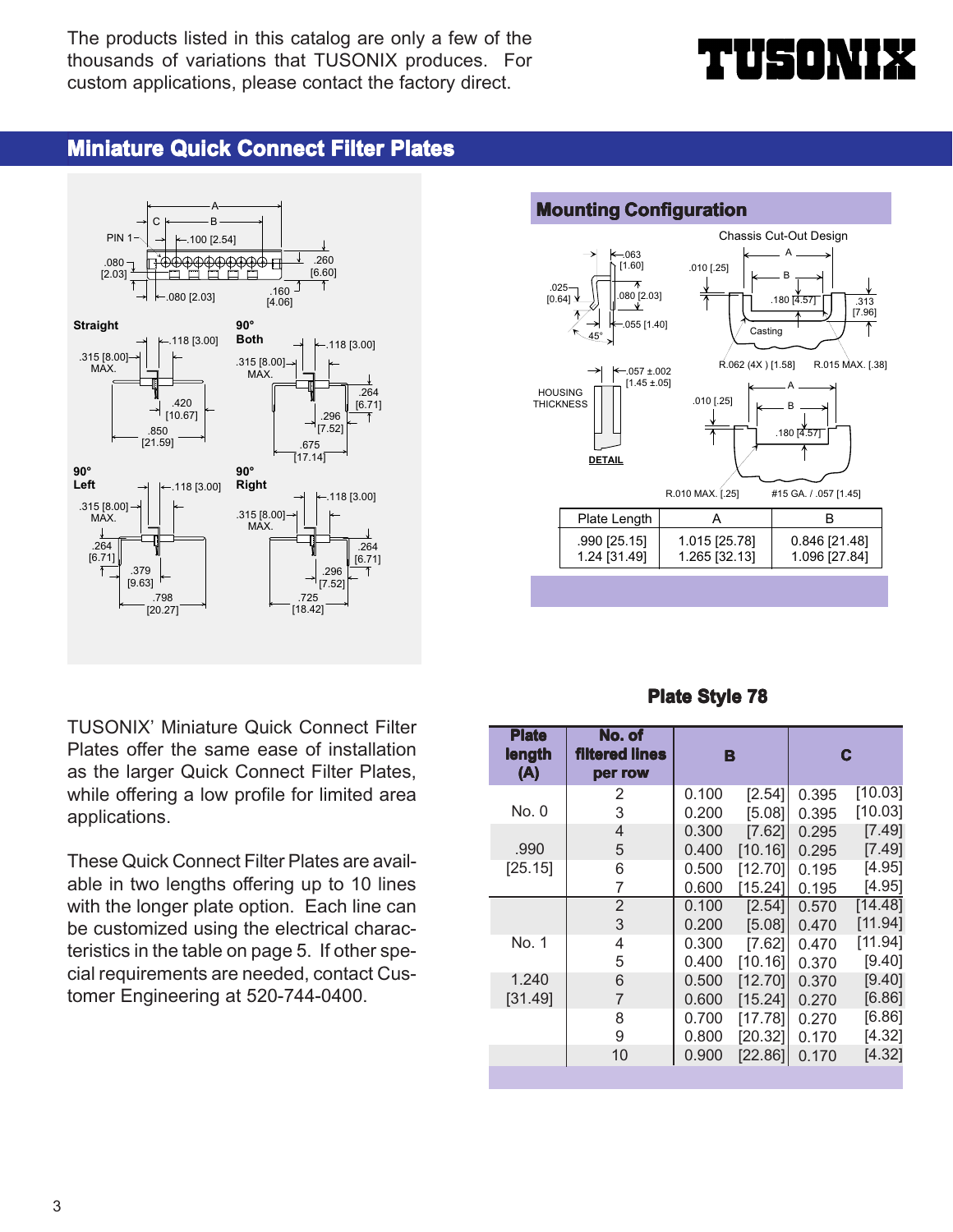# 150 M

7741 North Business Park Drive Tucson, Arizona 85743 Ph: 520-744-0400 Fax: 520-744-6155 Web site: www.tusonix.com E-mail: sales@tusonix.com

## **Standard Filter Plates**





### **Plate Style 79**

| <b>Plate</b> | No. of                |                   |       |         | <b>Plate</b> | No. of         |       |         |       |         |
|--------------|-----------------------|-------------------|-------|---------|--------------|----------------|-------|---------|-------|---------|
| length       | <b>filtered lines</b> | B                 | C     |         | length       | filtered lines |       | в       |       | C       |
| (A)          | per row               |                   |       |         | (A)          | per row        |       |         |       |         |
| No. 0        |                       | [0.00]<br>0.000   | 0.530 | [13.46] |              | 5              | 0.400 | [10.16] | 1.030 | [26.16] |
|              | 2                     | $[2.54]$<br>0.100 | 0.430 | [10.92] | No. 2        | 6              | 0.500 | [12.70] | 1.030 | [26.16] |
| 1.060        | 3                     | [5.08]<br>0.200   | 0.430 | [10.92] |              | 7              | 0.600 | [15.24] | 0.930 | [23.62] |
| [26.92]      | 4                     | [7.62]<br>0.300   | 0.330 | [8.38]  | 2.560        | 8              | 0.700 | [17.78] | 0.930 | [23.62] |
|              | 5                     | [10.16]]<br>0.400 | 0.330 | [8.38]  | [65.02]      | 9              | 0.800 | [20.32] | 0.830 | [21.08] |
|              |                       | [0.00]<br>0.000   | 0.730 | [18.54] |              | 10             | 0.900 | [22.86] | 0.830 | [21.08] |
|              | $\overline{2}$        | $[2.54]$<br>0.100 | 0.730 | [18.54] |              | 11             | 1.000 | [25.40] | 0.730 | [18.54] |
|              | 3                     | [5.08]<br>0.200   | 0.630 | [16.00] |              | 12             | 1.100 | [27.94] | 0.730 | [18.54] |
|              | 4                     | $[7.62]$<br>0.300 | 0.630 | [16.00] |              | 13             | 1.200 | [30.48] | 0.630 | [16.00] |
| No. 1        | 5                     | [10.16]<br>0.400  | 0.530 | [13.46] |              | 14             | 1.300 | [33.02] | 0.630 | [16.00] |
|              | 6                     | [12.70]<br>0.500  | 0.530 | [13.46] |              | 15             | 1.400 | [35.56] | 0.530 | [13.46] |
| 1.560        |                       | [15.24]<br>0.600  | 0.430 | [10.92] |              | 16             | 1.500 | [38.10] | 0.530 | [13.46] |
| [39.62]      | 8                     | [17.78]<br>0.700  | 0.430 | [10.92] |              | 17             | 1.600 | [40.64] | 0.430 | [10.92] |
|              | 9                     | [20.32]<br>0.800  | 0.330 | [8.38]  |              | 18             | 1.700 | [43.18] | 0.430 | [10.92] |
|              | 10                    | [22.86]<br>0.900  | 0.330 | [8.38]  |              | 19             | 1.800 | [45.72] | 0.330 | [8.38]  |
|              |                       |                   |       |         |              | 20             | 1.900 | [48.26] | 0.330 | [8.38]  |
|              |                       |                   |       |         |              |                |       |         |       |         |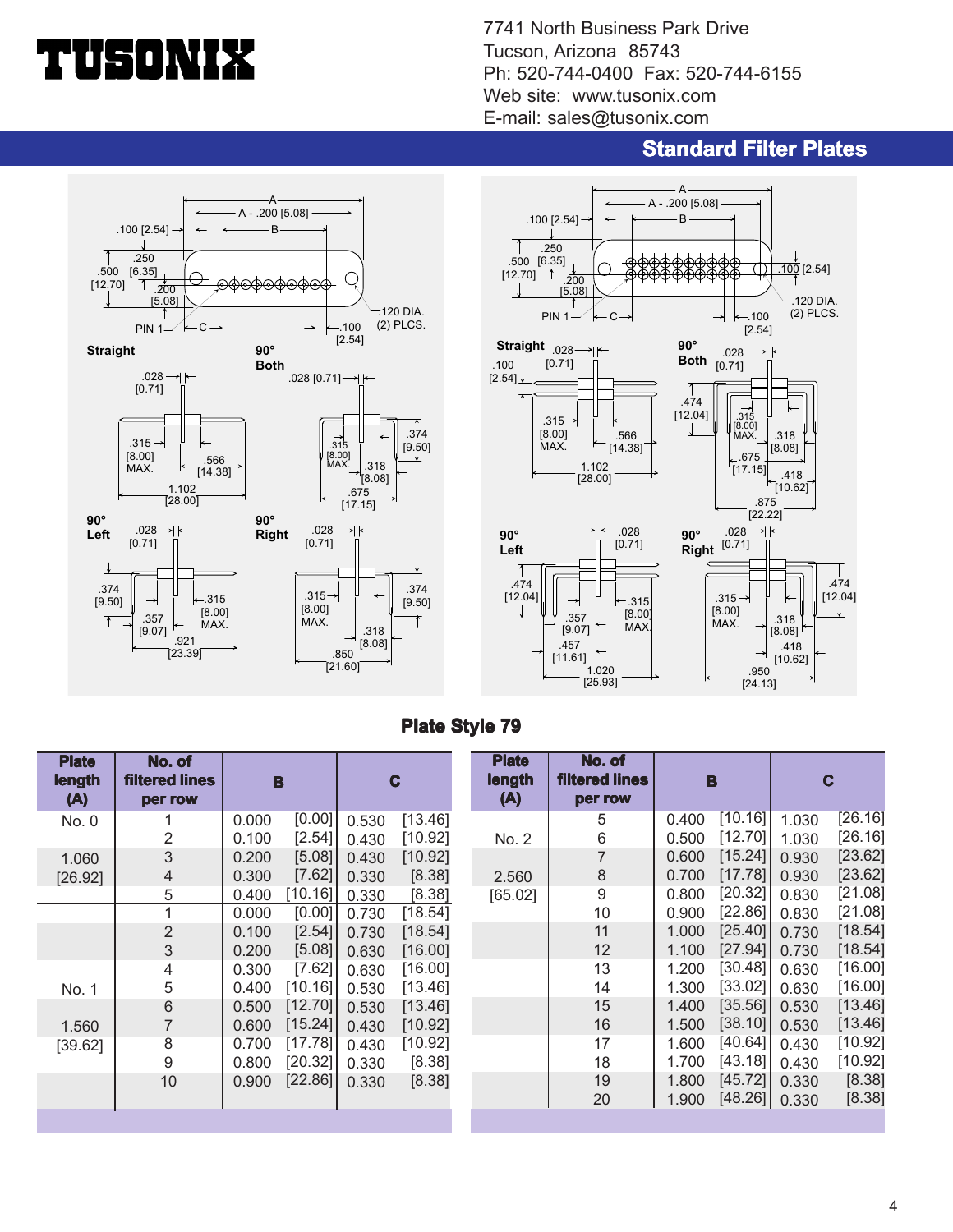The products listed in this catalog are only a few of the thousands of variations that TUSONIX produces. For custom applications, please contact the factory direct.



# **Electrical Characteristics**

| <b>Filter</b>  | <b>Filter</b>                               |              | <b>Capacitance</b> |                                              |                 |                |                   |                  |                   | <b>Typical No Load Insertion Loss (dB)</b><br>at +25°C per MIL STD 220 |                   |                 |
|----------------|---------------------------------------------|--------------|--------------------|----------------------------------------------|-----------------|----------------|-------------------|------------------|-------------------|------------------------------------------------------------------------|-------------------|-----------------|
|                | <b>Circuits</b>                             | <b>Value</b> | <b>Tolerance</b>   | <b>Voltage</b><br>-55°C/+125°C<br><b>Vdc</b> | 5<br><b>MHz</b> | 10<br>MHz      | 20<br><b>MHz</b>  | 50<br><b>MHz</b> | 100<br><b>MHz</b> | 200<br><b>MHz</b>                                                      | 500<br><b>MHz</b> | 1<br><b>GHz</b> |
| A              | $\overline{\text{C}}$                       | 68pF         | +80/-20%           | 100V                                         |                 |                |                   |                  |                   | 3                                                                      | 10                | 16              |
| B              | C                                           | 100pF        | +80/-20%           | 100V                                         |                 | --             |                   | $-$              | 1                 | 6                                                                      | 14                | 19              |
| C              | С                                           | 135pF        | $+100/-0%$         | 100V                                         | --              | $-$            | --                | 1                | 5                 | 10                                                                     | 16                | 20              |
| D              | C                                           | 470pF        | +80/-20%           | 100V                                         | --              | --             | $\overline{2}$    | $\overline{7}$   | 12                | 17                                                                     | 23                | 27              |
| E              | C                                           | 820pF        | +80/-20%           | 100V                                         | $-$             | $\overline{2}$ | 6                 | 12               | 18                | 23                                                                     | 29                | 33              |
| F              | C                                           | 1000pF       | +80/-20%           | 100V                                         |                 | 3              | 7                 | 14               | 20                | 25                                                                     | 31                | 35              |
| G              | $\mathsf C$                                 | 1500pF       | +80/-20%           | 100V                                         | 1               | 5              | 10                | 16               | 22                | 27                                                                     | 33                | 37              |
| $\overline{H}$ | C                                           | 2500pF       | $+100/-0%$         | 100V                                         | 5               | 10             | 15                | 21               | 25                | 32                                                                     | 36                | 40              |
| K              | C                                           | 4000pF       | $+100/-0%$         | 100V                                         | 9               | 15             | 20                | 25               | 30                | 34                                                                     | 41                | 45              |
| N              | Pi                                          | 68pF         | +80/-20%           | 100V                                         |                 | --             |                   | $-$              | 1                 | 5                                                                      | 15                | 20              |
| $\circ$        | Pi                                          | 100pF        | $+80/-20%$         | 100V                                         | $-$             | --             | --                | $-$              | $\overline{2}$    | 9                                                                      | 22                | 28              |
| $\mathsf{P}$   | Pi                                          | 135pF        | $+100/-0%$         | 100V                                         | --              | --             | --                | 1                | 5                 | 16                                                                     | 24                | 32              |
| Q              | Pi                                          | 470pF        | +80/-20%           | 100V                                         |                 | --             | --                | 9                | 18                | 22                                                                     | 36                | 43              |
| $\mathsf{R}$   | Pi                                          | 820pF        | +80/-20%           | 100V                                         |                 | --             | 3                 | 13               | 22                | 30                                                                     | 42                | 50              |
| $\mathsf S$    | Pi                                          | 1000pF       | +80/-20%           | 100V                                         | --              | $\overline{2}$ | 7                 | 16               | 24                | 36                                                                     | 48                | 55              |
| T              | Pi                                          | 1700pF       | $+100/-0%$         | 100V                                         | 1               | 6              | 14                | 28               | 35                | 48                                                                     | 60                | 70              |
| U              | Pi                                          | 2500pF       | $+100/-0%$         | 100V                                         | 3               | 9              | 16                | 28               | 41                | 52                                                                     | 62                | 70              |
| $\vee$         | Pi                                          | 5000pF       | $+100/-0%$         | 100V                                         | 7               | 14             | 27                | 41               | 53                | 66                                                                     | 70                | 70              |
| X              | Filter Characteristics provided by customer |              |                    | $-$                                          | --              | --             | $\qquad \qquad -$ | --               | --                | --                                                                     |                   |                 |
| Y              | insulated                                   | 10pF         | Max.               | 100V                                         |                 | --             |                   |                  |                   |                                                                        |                   |                 |
| Z              | ground                                      |              |                    |                                              |                 |                |                   |                  |                   |                                                                        |                   |                 |
|                | contact                                     |              |                    |                                              |                 |                |                   |                  |                   |                                                                        |                   |                 |

# **Ordering Information**

**In order for TUSONIX to establish the exact configuration required, please provide the following encoded** description number as outlined below. A TUSONIX part number will then be assigned to meet your spe**cific needs. needs.**

The part number shown below represents the Quick Connect 1.812 length with two rows of seven lines per row. The filters are pi circuits with a capacitance value of 1000pF and straight leads. **7712-0707-SA**

| 77                                                    |                             |                  |                             | $\blacksquare$               |                                    |                                                                               |
|-------------------------------------------------------|-----------------------------|------------------|-----------------------------|------------------------------|------------------------------------|-------------------------------------------------------------------------------|
| Plate Style                                           | Plate Length                | Filter Type      | Bottom Row*                 | Top Row                      | Capacitance<br>Value <sup>**</sup> | <b>Lead Configuration</b>                                                     |
| 77= Quick Connect<br>78= Miniature QC<br>79= Standard | See tables<br>pages $2,3,4$ | $C=1$<br>$\pi=2$ | Number of<br><b>Filters</b> | Number of<br><b>Filteres</b> | See table above                    | $A =$ Sraight $B = 90^\circ$ Right<br>$C = 90^\circ$ Left $D = 90^\circ$ Both |

To request custom filtering, mechanical or material requirements not shown in this catalog, please contact Customer Engineering at 520-744-0400.

❋When ordering a Miniature Quick Connect or another plate with a single row of filters use the designation for the bottom row in the part number and enter a value of 00 in the top row of the part number.

❋❋To select different filter values please use filter letter X in description and provide TUSONIX with a table showing where each Filter will mount.